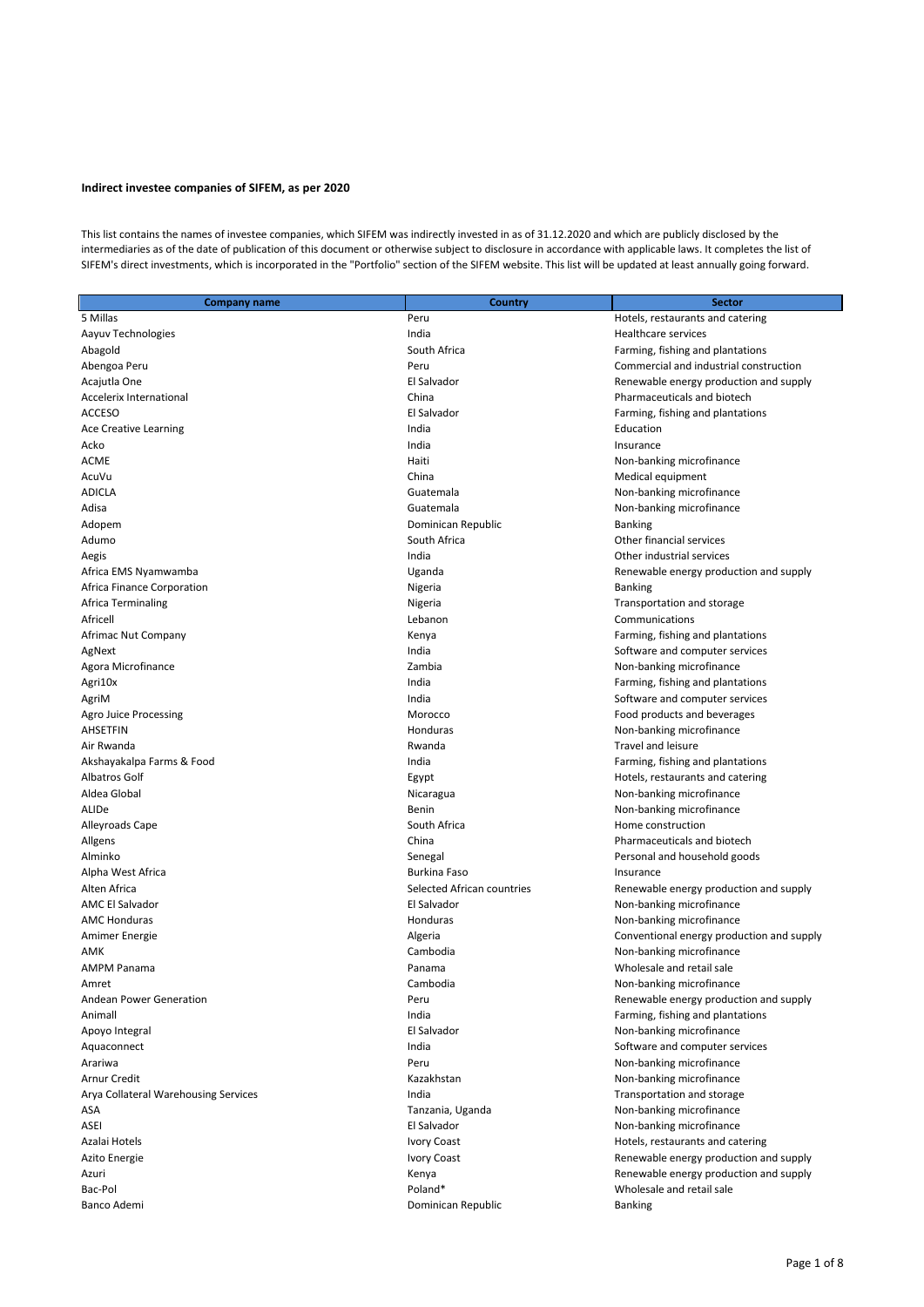Banco Fie and Bolivia Bolivia Bolivia Bolivia and Bolivia Banking Banking Banking Banking Banking Banking Banking Banco Lafise **Nicaragua Banco Lafise** Banking Banking Banking Banking Banking Banking Banking Banking Banking Banking Banco Popular **Banking Structure and Structure and Structure** Honduras **Banking Banking** Banco Vision **Paraguay** Paraguay **Paraguay Paraguay** Non-banking microfinance BankPozitif Turkey Banking Baobab Global Other financial services Batswadi International **South Africa** South Africa **Medical equipment** Baylik **Baylik** Baylik Kyrgyzstan Non-banking microfinance Beijing Biocytogen China Pharmaceuticals and biotech Beijing Shiguang Caibei **China** China **China** China **Pharmaceuticals and biotech** Pharmaceuticals and biotech Bereke Kazakhstan Other industrial services Best Health Morocco Medical equipment Beta Media Vietnam Media Bihongora **Mater Supply and Struck and Struck** Revenue Rwanda Mater Supply and Mater supply Bijak India Software and computer services Biopas Colombia Pharmaceuticals and biotech BITEL **Example 20 International Communications** Communications and Communications of the BITEL Bluegrass Design Group Laos Other industrial services Boomplay **Boomplay Boomplay Communications Communications Communications Communications** BoonBox India Personal and household goods BRAC Liberia, Tanzania, Uganda Non-banking microfinance BrawijayaMedikatama **Indonesia** Indonesia **Indonesia** Healthcare services Bridge Group West Africa **Ivory Coast** Ivory Coast **Banking** Britam **Exercise Contract Contract Contract Contract Contract Contract Contract Contract Contract Contract Contract Contract Contract Contract Contract Contract Contract Contract Contract Contract Contract Contract Contrac** Britania Biscuits **Exercise State and Serverages** Kenya **Food Products and beverages**<br>Broron Formational energy equipments and the Serveral Properties and the Serveral Properties of the Serveral American Serveral Propertie Burapha Agroforestry Laos Forestry Buzzichelli Morocco and Equipment Morocco and Equipment Machinery and equipment Cairo Medical Center Egypt Healthcare services Cap Tamarin **Mauritius Real estate Real estate** Annual Mauritius **Real estate Real estate** Cape Pine Investment Holdings **South Africa** South Africa **Forestry** Caravel Logistics **India** India Transportation and storage caravel Logistics **India** India India India India India Carbon Holdings Egypt Chemicals and chemical products CarePay Kenya Other financial services Carsgen Therapeutics **China** China **China China** Pharmaceuticals and biotech Carzonrent India Private **India Transportation and storage** India India India Transportation and storage Cellulant Corporation **Community** Cellulant Corporation Community Cellulant Corporation Community Cellulant Corporation CEPRO CEPRO CEPRO CEPRO Algeria Algeria CEPRO Personal and household goods<br>CFE CEPRO CEPS CERT Personal and household goods and household goods certain personal and household goods cert CFE CETTE CONTROLLED TO A CONTROLLED PARAMATE PARAMATE PARAMATE PARAMATE PARAMATE PARAMATE PARAMATE PARAMATE PARAMATE PARAMATE PARAMATE PARAMATE PARAMATE PARAMATE PARAMATE PARAMATE PARAMATE PARAMATE PARAMATE PARAMATE PARAM CFG Bank Banking and the control of the control of the Morocco of the control of the Banking Banking and the control of the control of the control of the control of the control of the control of the control of the control Chai Bora Tanzania Food products and beverages Champ Resto Indonesia Indonesia Consumer services Channel VAS **Nigeria** Channel VAS Nigeria Channel VAS Nigeria Channel VAS Nigeria Channel VAS Nigeria Channel VAS ChemiCotex Tanzania Personal and household goods Chibuku Malawi Food products and beverages Chiromo Lane Medical Centre Kenya Healthcare services Ciel Healthcare **Mauritius** Mauritius **Mauritius** Healthcare services CIM Santé Morocco Healthcare services Cingular China Pharmaceuticals and biotech entering the China Pharmaceuticals and biotech entering the China Pharmaceuticals and biotech entering the China Pharmaceuticals and biotech entering the China Pharmaceuticals and Clarus China Pharmaceuticals and biotech Cleopatra Hospital Group **Egypt** Egypt Healthcare services **Egypt** Healthcare services Cloud Exchange Nigeria Software and computer services Cloudstaff **Cloudstaff Philippines Philippines Other industrial services Other industrial services** Clover Ventures **India** Farming, fishing and plantations and plantations in the lower Ventures of the state of the state of the lower Ventures of the state of the state of the state of the state of the state of the state o COAC Jardin Azuayo **Ecuador** Ecuador **Non-banking microfinance Non-banking microfinance** Coagricsal **Coagricsal** Coagricsal Coagricsal Coagricsal Coagricsal Coagricsal Coagricsal Coagricsal Coagricsal Co Cocoasource **Ivory Coast** Farming, fishing and plantations **Ivory Coast** Farming, fishing and plantations Compagnie des Bois du Gabon Gabon Forestry Concesion Santa Marta Paraguachon Colombia Transportation and storage Connedit Business Solutions and Solutions and Solutions India Food products and beverages and beverages and beverages

Banco D-MIRO **Ecuador** Ecuador **Non-banking microfinance Non-banking microfinance** Bell Nigeria Conventional energy equipment and services Broron Nigeria Conventional energy equipment and services Building Control Solutions India India Technology hardware and equipment Bukwo HPP **Example 20 Telecom** Uganda Company and Buchon Renewable energy production and supply BVC Geothermal Kenya Renewable energy production and supply Cedate **Cedate** Cedate **Cedate** Cedate Cedate Cedate Cedate Cedate Cedate Cedate Cedate Cedate Cedate Cedate Cedate Cedate Cedate Cedate Cedate Cedate Cedate Cedate Cedate Cedate Cedate Cedate Cedate Cedate Cedate Cedate C Chania Green Generation **Chania Green Generation** Chania Green Generation and supply Mongolia **Energy (Mongolia**) Mongolia Cleantech Solar Holdings Philippines Renewable energy production and supply Commercial Energy Theorem 2003 Couth Africa South Africa Renewable energy production and supply Contactar **Colombia** Colombia **Colombia** Colombia **Non-banking microfinance**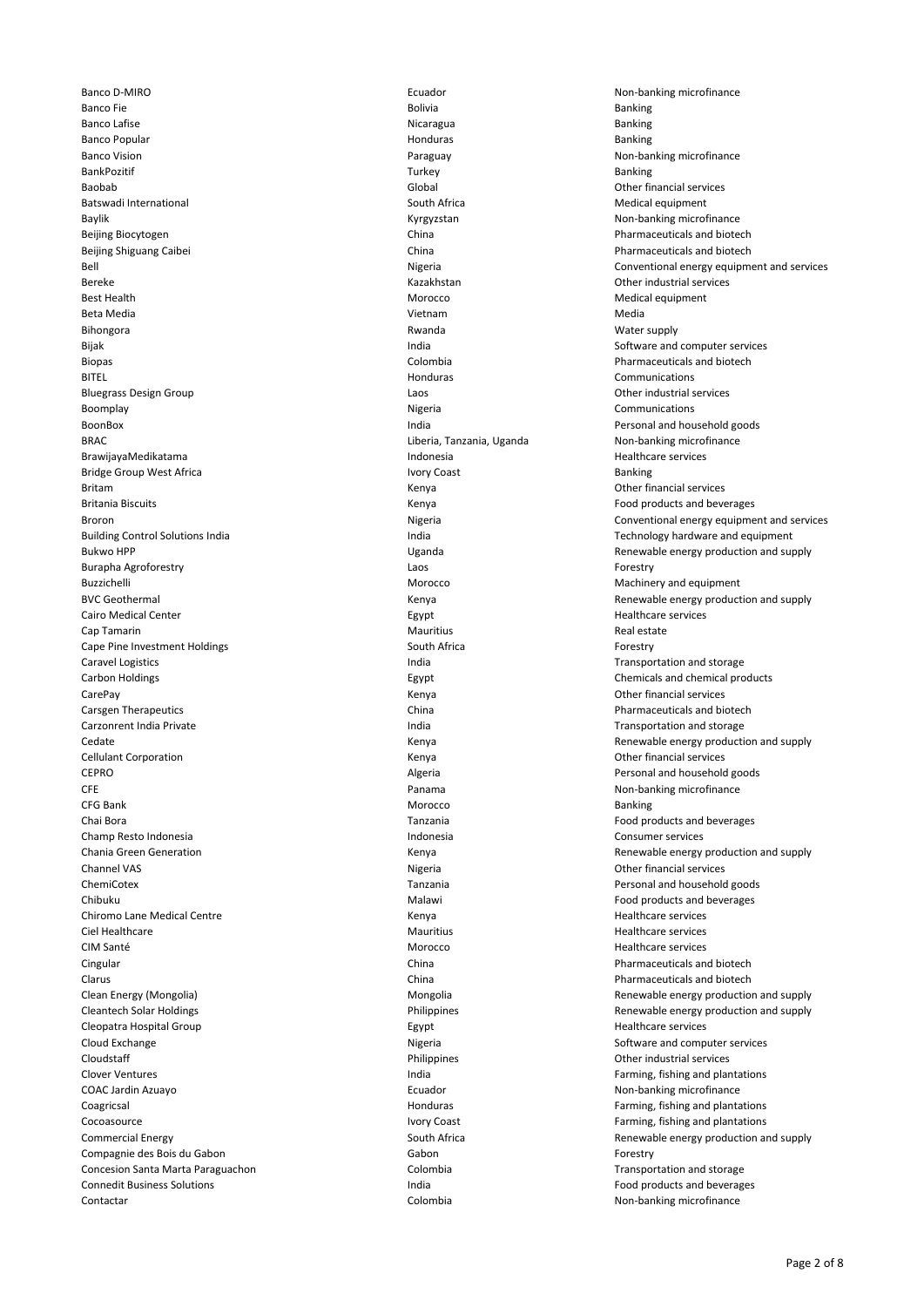Coproexnic **Community** Coproexnic Coproexnic Coproexnic Coproexnic Coproexnic Coproexnic Coproexnic Coproexnic Coproexnic Coproexnic Coproexnic Coproexnic Coproexnic Coproexnic Coproexnic Coproexnic Coproexnic Coproexnic C CPG Hospitality Costa Rica Other industrial services Crecer **Crecer Creaming microfinance Bolivia** Bolivia **Non-banking microfinance** CrediCampo El Salvador Non-banking microfinance Crystal Charles Controller Charles Controller Georgia Charles Controller Charles Non-banking microfinance Curist Pharma Ghana Pharmaceuticals and biotech Dangote Industries **Nigeria** Nigeria **Nigeria** Other industrial services De Los Andes Cooperativa Colombia Farming, fishing and plantations DeHaat India Software and computer services Delifrost Costa Rica Food products and beverages Desyfin Samuel Costa Rica Costa Rica Costa Rica Costa Rica Costa Costa Rica Costa Costa Rica Costa Costa Rica Costa Rica Costa Rica Costa Rica Costa Rica Costa Rica Costa Rica Costa Rica Costa Rica Costa Rica Costa Rica Co Diaconia Bolivia Non-banking microfinance Diagnostic Centre Ghana Healthcare services Direct Pay Online **Contains a Container Contains a Container Contains a Container Contains a Contains a Contains a Contains a Contains a Contains a Contains a Contains a Contains a Contains a Contains a Contains a Contains** Directores Estratégicos Guatemala Food products and beverages Doodhwala India Wholesale and retail sale Dr. Mohan's India Healthcare services Ecobank Togo Banking Ecookim **IVO COAST FARM INCOCOL** ECOOKim IVOR COAST **Farming, fishing and plantations** Edaprospo Peru Non-banking microfinance Edge India Software and computer services Edpyme Alternativa **Peru** Non-banking microfinance **Peru** Non-banking microfinance EFC Uganda Uganda Non-banking microfinance EFFCO Solutions Tanzania Other industrial services Efficient Group **South Africa** South Africa **South Africa** Other financial services Elecnorte Colombia Other industrial services Electribus Fontibon Colombia Travel and leisure Elephant Group Nigeria Wholesale and retail sale Elet Capital **Election** Capital Communication Communication Communication Communication Communication Communication Communication Communication Communication Communication Communication Communication Communication Communic Elite Truck Hire South Africa **South Africa** Transportation and storage in the South Africa Transportation and storage EMBL India Other consumer services Emerald **Emerald** Emerald Emery and the Construction of the Ghana Home construction and the Construction of the Construction ENLACE El Salvador Non-banking microfinance Envirofit **Envirofit** Environment Community Community Community Community Community Community Personal and household goods EPS India Other financial services Equipat **Mexico** Non-banking microfinance **Mexico** Non-banking microfinance Equity Invest **Equipment** Controller Morocco **Controller Controller Morocco** Controller Controller Controller Controller Controller Controller Controller Controller Controller Controller Controller Controller Controller Co ESDS Software Solution **India** India **India** Software and computer services Espoir **Exponent Community** Ecuador **Ecuador** Ecuador **Non-banking microfinance** Extong Technology **China China China Pharmaceuticals and biotech Pharmaceuticals and biotech** Faces **Example 20** Faces Ecuador **Ecuador** Ecuador **Non-banking microfinance** Fafidess **Guatemala** Guatemala **Guatemala** Non-banking microfinance Faircent Execution Contract Contract Contract Contract Contract Contract Contract Contract Contract Contract Contract Contract Contract Contract Contract Contract Contract Contract Contract Contract Contract Contract Contr Fasal India Software and computer services FCC Hotel and Hospitality **Cambodia** Cambodia **Cambodia** Hotels, restaurants and catering FDD **EDD EDD EDD EDD EDD EDD EDD EDD EDD EDD EDD EDD EDD EDD EDD EDD EDD EDD EDD EDD EDD EDD EDD EDD EDD EDD EDD EDD EDD EDD EDD EDD EDD EDD EDD EDD E** Finamiga Colombia Non-banking microfinance Financiera Peru Other financial services Financiera Fundeser **Nicaragua** Nicaragua Nicaragua Non-banking microfinance Finca Haiti, Nicaragua, Tanzania, Uganda Non-banking microfinance First Aluminium Nigeria **Nigeria** Nigeria Nigeria **Nigeria Building materials Building materials** First Dimension Biosciences China Pharmaceuticals and biotech First Finance **Cambodia** Cambodia **Cambodia** Cambodia Non-banking microfinance First Rand South Africa Other financial services Flamingo **Example 2** Family Renya Kenya **Kenya Kenya Kenya Kenya Kenya Kenya Kenya** Farming, fishing and plantations Fondo de Desarrollo Local **Nicaragua** Nicaragua Non-banking microfinance

Cooperandes Colombia Farming, fishing and plantations D.Light Kenya Renewable energy equipment and services DC Frontier Energy **Renewable energy production and supply** Rwanda Renewable energy production and supply **China China Pharmaceuticals and biotech** Disway Tunisia Tunisia Technology hardware and equipment Djibouti Solar Park 1 Djibouti Renewable energy production and supply E2E Transportation Infrastructure **India** India Technology hardware and equipment Elemental Energy Uganda Renewable energy production and supply EMS Africa Mpanga Uganda Renewable energy production and supply Entoria Energy **Entoria Energy Construction and supply** Vietnam Vietnam Renewable energy production and supply Enventure Africa **Enventure Africa** Mozambique Mozambique Renewable energy production and supply Eolos Turkey Renewable energy production and supply Escotel Mauritius Sierra Leone Renewable energy production and supply Esikipeto Power Generation Kenya Renewable energy production and supply Five Energy Renewable Corporation Theorem Commercial and industrial construction Five Energy Renewable Corporation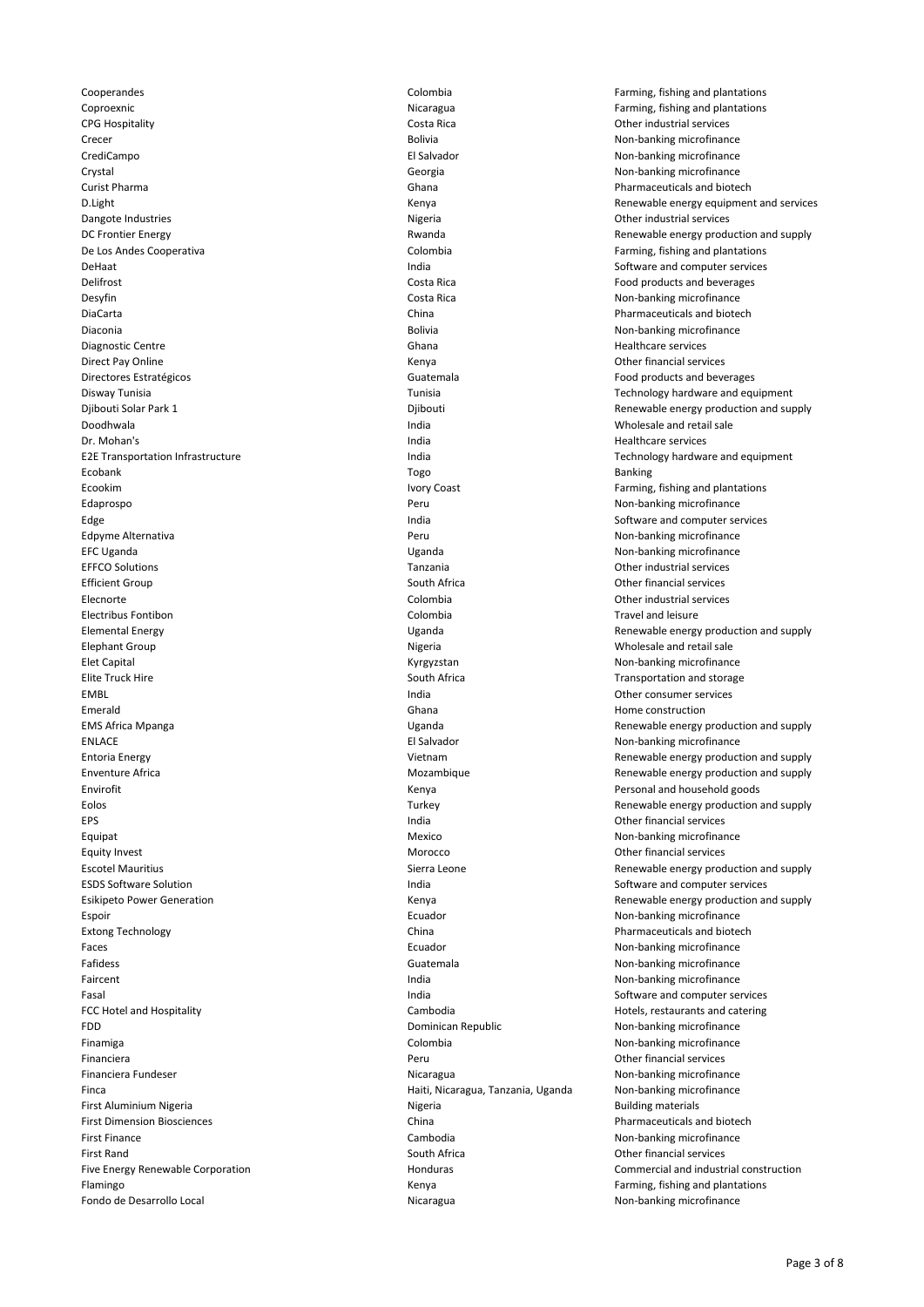Forte Insurance **Cambodia Insurance Cambodia Insurance Insurance Cambodia Insurance** Forte Life Insurance **Cambodia Insurance** Cambodia **Insurance** Insurance Founding Years KLAY **India** India **India India Education** Education Friendship Bridge **Guatemala** Guatemala **Guatemala** Non-banking microfinance Frontier Energy Hydropower Zambia Renewable energy production and supply Fundacion Paraguaya Paraguay Non-banking microfinance FUNDAPEC **EXECUTE:** Dominican Republic Non-banking microfinance Fundea **Guatemala** Guatemala **Guatemala** Non-banking microfinance Fundenuse Nicaragua Non-banking microfinance Galaxy Vietnam Media GAT Assurances and the contract of the contract of the contract of the contract of the contract of the contract of the contract of the contract of the contract of the contract of the contract of the contract of the contrac Genesis Empresarial **Guatemala** Guatemala **Guatemala** Non-banking microfinance GHL Malaysia Other financial services Gia Lai Electricity<br>Gigawatt Global Communication and supply<br>Gigawatt Global Communication and supply communication and supply Gim Sal Corp **El Salvador El Salvador El Salvador Healthcare services** Global Clinical and Viral Laboratory **South Africa** South Africa **Healthcare services** Healthcare services Global-woods Uganda Forestry Goli Vada Pav **India** Hotels, restaurants and catering india **Hotels, restaurants and catering** Gomex **Serbia** Serbia Serbia Serbia Wholesale and retail sale Grain Bulk Handlers **Communist Communist Communist Communist Communist Communist Communist Communist Communist Communist Communist Communist Communist Communist Communist Communist Communist Communist Communist Communist C** Grameen Costa Rica Costa Rica Non-banking microfinance Grassland Finance **China** China China China Non-banking microfinance Great Deals **Contains Container Container Container Container Container Container Container Container Container Container Container Container Container Container Container Container Container Container Container Container** Greenewus Energy Africa **Contains the Contract Contract Contract Contract Contract Contract Contract Contract Contract Contract Contract Contract Contract Contract Contract Contract Contract Contract Contract Contract Cont** Greenlight Planet Greenlight Planet Global Global Greenlight Planet Greenlight Planet and supply GRS GRS Honduras Honduras Honduras All the University of the University of the Monduras CHS and retail sale<br>GRS Honduras Honduras Honduras Honduras Honduras Honduras Honduras Honduras Hondurance Hondurance Hondurance H Habitat for Humanity El Salvador Hattha Bank Cambodia Banking Heetch Selected African countries Travel and leisure HERA Equipment Mongolia Machinery and equipment Herlong Montenegro Communications HeroTel South Africa Communications Hidroelectrica Santa Rita Guatemala Renewable energy production and supply HiPT **HiPT** Software and computer services and computer services of the Software and computer services and computer services Horizon Fuel Cell Technologies China Conventional energy production and supply HR Food Processing The Control of the Control of the India Food products and beverages and beverages and beverages and beverages and beverages and beverages and beverages and the India Control of the India Control of the I Huimin Microfinance **Non-banking microfinance** China China China Non-banking microfinance Hydro Systems Guatemala Guatemala Guatemala Characteristic Mater supply Hygeia HMO Nigeria Healthcare services Hygeia Nigeria Nigeria Healthcare services IATAI Colombia Other financial services iCare Cambodia, Laos Other financial services IDH Honduras Non-banking microfinance IEP Peru Conventional energy production and supply **IHS Nigeria** Communications Communications Communications Communications Communications IHS Zambia Zambia Communications Ikeja Mall Nigeria Nigeria Nigeria Nigeria Nigeria Nigeria Nigeria Nigeria Nigeria Nigeria Nigeria Nigeria Nigeria Nigeria Nigeria Nigeria Nigeria Nigeria Nigeria Nigeria Nigeria Nigeria Nigeria Nigeria Nigeria Nigeria Nig Impartus Innovations **India** Education **India India Education Education** IMPRO **IMPRO Bolivia** Bolivia **Bolivia** Bolivia **Non-banking microfinance** Indian C&I Solar Portfolio India Renewable energy production and supply Indo Solar Joint Venture **Indonesia** Indonesia **Indonesia** Renewable energy production and supply Indorama Eleme Fertilizer & Chemicals Limited Nigeria Chemicals and chemical products Indusalim **Indusalim** Communication Communication Morocco **Food products and beverages** and beverages Industrias Martec **Costa Rica Costa Rica Costa Rica** Farming, fishing and plantations Inecobank **Armenia** Banking Banking Banking Banking Banking Banking Banking Banking Banking Banking Banking Banking Infin Bank Uzbekistan Banking Infinite Uptime **India** Machinery and equipment **India** Machinery and equipment Innovation Packaging Technologies **Transform Communisia** Tunisia Machinery and equipment INSOFE Education **India** Education **India India** Education **India** Education Insotec **Ecuador** Ecuador **Non-banking microfinance Non-banking microfinance** Intello Labs India Software and computer services International Community School Ghana Education Interocean Transportation **Network** Panama **Panama** Panama Transportation and storage iNurture **India** Education **India** Education **India** Education **India** Education Iqlect India Software and computer services Isabela Power Corporation Philippines Renewable energy production and supply Ison BPO **Solution Consumer Services** Consumer Services Consumer Services Consumer services Consumer services Itaca Capital **International Mexico** Non-banking microfinance J&J Trucking Trucking Trucking Mauritius Mauritius All the Transportation and storage of the Mauritius All the Mauritius All the Mauritius All the Mauritius All the Mauritius All the Mauritius All the Mauritius All the Mau Jacana Capital South Africa Insurance

Burundi Burundi Burundi Burundi Burundi Burundi Renewable energy production and supply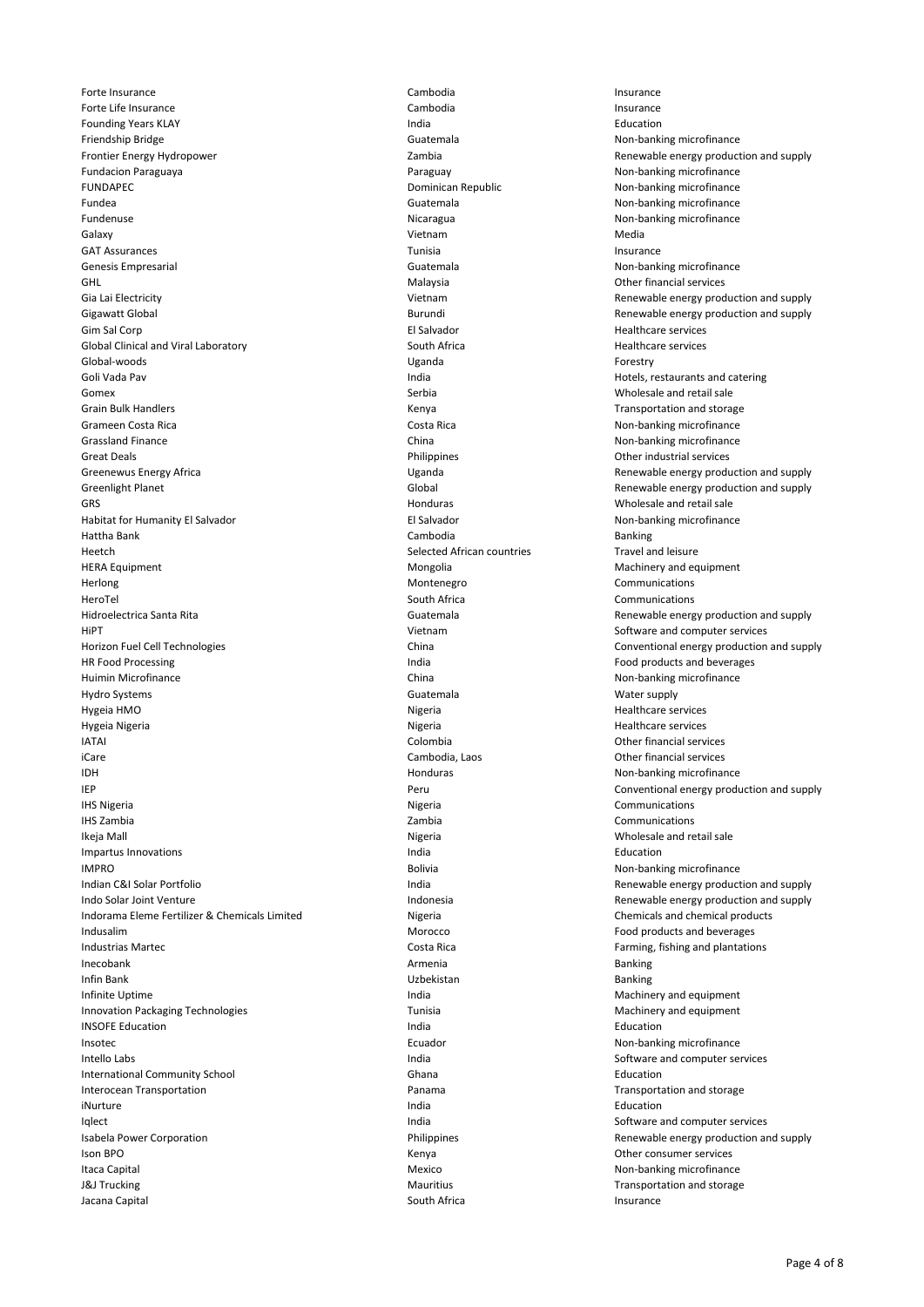Jaguar Animal Health China Pharmaceuticals and biotech Jamii Bora Bank Kenya Banking JIA Guatemala Farming, fishing and plantations Jiyuan China Healthcare services Joma Cafe and Bakery Laos Hotels, restaurants and catering Juhudi Kilimo **Kenya Non-banking microfinance** Kenya Non-banking microfinance KaiOS Selected African countries Software and computer services Kanu Equipment **Machinery and Equipment** Machinery and equipment Machinery and equipment Kelix Bio Egypt Healthcare services Kensta Group Kenya Other industrial services Kenya Women Microfinance Bank Non-banking microfinance Care and Kenya Non-banking microfinance Non-banking microfinance Khema Cambodia Healthcare services Khmer Fresh Milk **Example 20 Terms** Cambodia **Farming, fishing and plantations** Cambodia **Farming**, fishing and plantations Kiambu Road Kenya Healthcare services KIF STERE NON-banking microfinance Non-banking microfinance Kilombero Valley Teak Company Tanzania Tanzania Tanzania Tanzania Tanzania Tanzania Romestry Kiwira Energy **Tanzania** Tanzania Renewable energy production and supply and supply Krishitantra India Farming, fishing and plantations Krnovo **Montenegro** Montenegro **Montenegro** Renewable energy production and supply La Meseta Colombia Farming, fishing and plantations La Puna Solar Argentina Renewable energy production and supply La Voie Express **Morocco** Charles Morocco **Transportation and storage** Morocco **Transportation and storage** Lagray Chemical Company Ghana Pharmaceuticals and biotech Lake Turkana Wind Power Kenya Renewable energy production and supply Landmark Africa **Nigeria Real estate and the Calculus** Real estate and the Nigeria Real estate Real estate Land'Or Tunisia Food products and beverages Les Centaures Routiers **Ivory Coast** Ivory Coast Transportation and storage **IVOR** Transportation and storage Light Microfinance **India** India Non-banking microfinance Lilas Tunisia Personal and household goods Liquid Telecom Mauritius Communications Lodimar **Morocco** Morocco Transportation and storage under the Morocco Morocco Transportation and storage Lombok Solar **Indonesia** Renewable energy production and supply Maille Club **Tunisia** Tunisia Tunisia Textiles and wearing apparel Malaspina **Argentina** Argentina Argentina Renewable energy production and supply Mammoth Mammoth Channel Channel Channel Kenya Resource Channel Personal and household goods Marginal Mall **Morth Communist Communist Communist Communist Communist Communist Communist Communist Communist Communist Communist Communist Communist Communist Communist Communist Communist Communist Communist Communist C** Markham Resources Corporation The Corporation Corporation and supply Philippines Renewable energy production and supply Maryland Mall Nigeria Wholesale and retail sale MasKapital Mexico Non-banking microfinance Mexico Non-banking microfinance Masria DP Egypt Other financial services MBMG Guatemala Guatemala Custom Commission of Manuel Mean Mean Molesale and retail sale<br>
Meat Depot Commission of Commission Commission Commission Commission Commission Commission Commission Commissio<br>
Dominican Republic C Meat Depot Dominican Republic Food products and beverages Mekong Wind **Mekong Wind Construction and supply** Vietnam Vietnam Renewable energy production and supply Metro Africa Xpress **Nigeria** Nigeria **Nigeria** Transportation and storage MFX Solutions Global Other financial services MGH Labs **India** Personal and household goods and household goods and household goods Microfinance Organization KMF **Kazakhstan** Kazakhstan Non-banking microfinance Microhub Financial Services and the Community Communication of the Zimbabwe Non-banking microfinance MICROINVEST **MOLOGY CONSUMING MONOGY CONSUMING MONOGY** MONOGYPTIC MONOGYPTIC MONOGYPTIC MONOGYPTIC MONOGYPTIC MONOGYPTIC Microserfin **Microserfin Panama** Panama Non-banking microfinance MicuRx China Pharmaceuticals and biotech Migo Money **Nigeria Nigeria** Other financial services Millicom Tanzania Tanzania Communications Mintifi **India** Other financial services **India India Communist Communist Communist Communist Communist Communist Communist Communist Communist Communist Communist Communist Communist Communist Communist Communist Comm** Mirkala Solar **India India** India **India** Renewable energy production and supply Mobilia **Morocco** Furnishings and wood products and wood products and wood products and wood products and wood products Moengage **India** India Software and computer services and computer services Momba Hydropower Tanzania Renewable energy production and supply Mongolia Star Melchers Metal Christian Mongolia Christian Mongolia Transportation and storage Monsoon Harvest **India** Food products and beverages **India** Food products and beverages MPharma Ghana Pharmaceuticals and biotech Mphome **South Africa** South Africa **Forestry** Mt Carmel Farms **South Africa** Farming, fishing and plantations **South Africa** Farming, fishing and plantations MTO **South Africa** South Africa **Forestry** Mukoki HPP **Example 20 Terms** Uganda Uganda Renewable energy production and supply Musoni **Musoni** Kenya Kenya **Kenya Kenya Kenya Kenya Kenya Kenya Kenya Kenya Kenya Kenya Kenya Kenya Kenya Kenya Kenya Kenya Kenya Kenya Kenya Kenya Kenya Kenya Kenya Kenya Kenya Kenya Kenya Kenya Kenya Kenya Kenya Kenya K** Mutandis Morocco Personal and household goods Myanmar Food for Thought Thomas Myanmar Myanmar Hotels, restaurants and catering

Karadeniz Ghana Conventional energy production and supply Kosmos Energy **Energy Conventional energy production** and supply Ghana Conventional energy production and supply Myanmar MFI Holdings **Music and Community** Myanmar Myanmar Myanmar Non-banking microfinance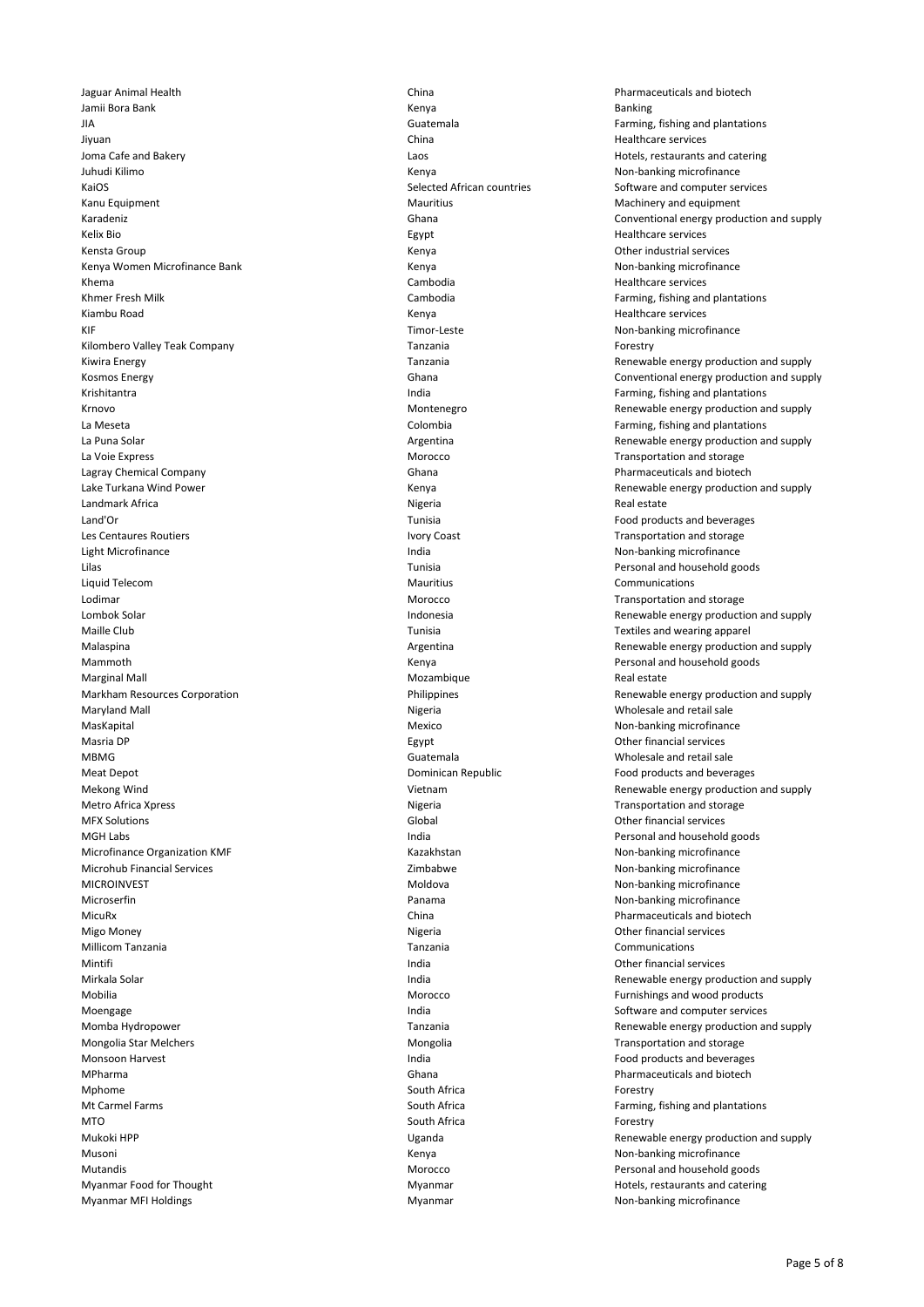Nahda University Egypt Education Neev Knowledge Management The Communication of the India Communication Communication Communication Communication Netis Holding Mauritius Mauritius Technology hardware and equipment NetPlus Strategic & Sales Advisory **Nigeria** Nigeria Software and computer services of Nigeria Software and computer services Newpack **Madagascar** Madagascar Transport and packaging equipment Chemical Chemical Madagascar Transport and packaging equipment Northstar Financial Services **Matter and Services** Mauritius Mauritius **Matter Services** Other financial services Novica Global Wholesale and retail sale OMNIACOM Tunisia Communications One Tech Group Tunisia Technology hardware and equipment OnEMI India Other financial services Optima Christianus Christianus Christianus Christianus Christianus Christianus Christianus Christianus Christianus<br>
Mon-banking microfinance<br>
Christianus Christianus Christianus Christianus Christianus Christianus Christia Orca **India India India Technology hardware and equipment** Orca Orion Edutech **India** Education **Education** India **India** Education **Education Education** OS Labs India Software and computer services Outsourcia and a more consumer services of the Morocco of the Consumer services of the Consumer services of the Morocco of the Consumer services of the Morocco of the Morocco of the Morocco of the Morocco of the Morocco of Oway **Oway Oway Oway Oway Oway Oway Oway Oway Oway OWAY OWAY OWAY OWAY OWAY OWAY OWAY OWAY OWAY OWAY OWAY OWAY OWAY OWAY OWAY OWAY OWAY OWAY OWAY OWAY OWAY OWAY** Padecoms Credito **El Salvador** El Salvador **El Salvador** en el establecemento en el establecemento en el establecemento en el establecemento en el establecemento en el establecemento en el establecemento en el establecemen Pamecas **Senegal Non-banking microfinance** Pamecas Senegal Non-banking microfinance Pandora El Salvador Wholesale and retail sale Paradise Ingredients **Costa Rica Costa Rica Food products and beverages Paradise Ingredients Food products and beverages** Peak Forest Products **Swaziland** Building materials Swaziland Building materials and Building materials Peak Timbers Swaziland Forestry People Productivity Solutions and Migeria Changes of Migeria Changes of the Consumer services of the Consumer services Persianas Nigeria Wholesale and retail sale Phanovo China Pharmaceuticals and biotech Phinma **India India and American Contract Contract** India American Contract Contract Contract Contract Contract Contract Contract Contract Contract Contract Contract Contract Contract Contract Contract Contract Contract Co Pichincha Ecuador Banking Polyclinique Taoufik **Tunisia** Tunisia **Tunisia** Healthcare services Polymères and the contract of the Tunisia Tunisia Rubber and plastic products and plastic products and plastic products Portmone **Example 20** Text of the Ukraine Software and computer services of the Ukraine Software and computer services Precision Air Tanzania Transportation and storage Prime Bank Kenya Banking Prime Group Communications and the Communications of the Communications of the Communications of the Communications of the Communications of the Communications of the Communications of the Communications of the Communicati Prince Pipes and Fittings **India** India Machinery and equipment **India** Machinery and equipment Procaja **Panama Non-banking microfinance** Panama Panama Non-banking microfinance Procesa Mexico **Farming, fishing and plantations**<br>
Process & Plant Ghana **Mexico Chana** Ghana **Farming, Chana** Mexico Mexico Mexico Process & Plant Ghana Process & Plantations Productos Roland Guatemala Food products and beverages Progresemos **Mexico** Non-banking microfinance Promamec **Morocco** Morocco Morocco Medical equipment ProMujer Bolivia **Bolivia** Bolivia Bolivia **Bolivia** Bolivia **Bolivia** Non-banking microfinance ProMujer Nicaragua Nicaragua Non-banking microfinance ProNuvo Costa Rica Farming, fishing and plantations PT Haldin Pacific Semesta Indonesia Food products and beverages PT Malindo Feedmill **Indonesia** Food products and beverages PT Mount Scopus International **Indonesia** Indonesia **Indonesia** Food products and beverages PT Panca Boga Paramita **Indonesia** Indonesia **Indonesia** Hotels, restaurants and catering Q Link South Africa **Insurance Insurance** Insurance Insurance Insurance Insurance QSR Vietnam Trading Trading Communication of the Vietnam Muslim Hotels, restaurants and catering Quick Mart Kenya Wholesale and retail sale Redcol **Redcol** Colombia **Colombia** Colombia **Colombia** Education Reefhout **Cameroon** Cameroon **Cameroon** Cameroon **Forestry** Reina Madre **Mexico** Mexico Mexico **Mexico** Healthcare services Remicon **Mongolia Building materials Constanting Mongolia Building materials Building materials** RenewBuy Insurance in the control of the control of the control of the control of the control of the control of the control of the control of the control of the control of the control of the control of the control of the c

Ndugutu Hydro Power Company Uganda Renewable energy production and supply Nithi Hydro Power **Nithi Hydro Power** Chronicle Energy production and supply Renewable energy production and supply Olsuswa Energy Kenya Renewable energy production and supply Kenya Chemicals and chemical products Panama Solar 2 Panama Renewable energy production and supply PEG Africa Ghana Conventional energy equipment and services Pétro Ivoire **Ivory Coast** Conventional energy production and supply Philippines Hybrid Energy System Philippines Renewable energy production and supply Wholesale and retail sale Proyecto La Trinidad **El Salvador** El Salvador **Renewable energy production and supply** Renewable energy production and supply Quantum Solar **Indonesia Indonesia Indonesia** Renewable energy production and supply Quest Nigeria Conventional energy production and supply Rabai Power **Conventional energy production and supply**<br>Range Wind Park **Conventional energy production and supply**<br>Renewable energy production and supply Kenya **Kenya Renewable energy production and supply** RaSolar **Egypt** Egypt Renewable energy production and supply and supply Red Rocket Holding **Selected African countries** Renewable energy production and supply Reliance Power (Rajastan Sun) **India** India Renewable energy production and supply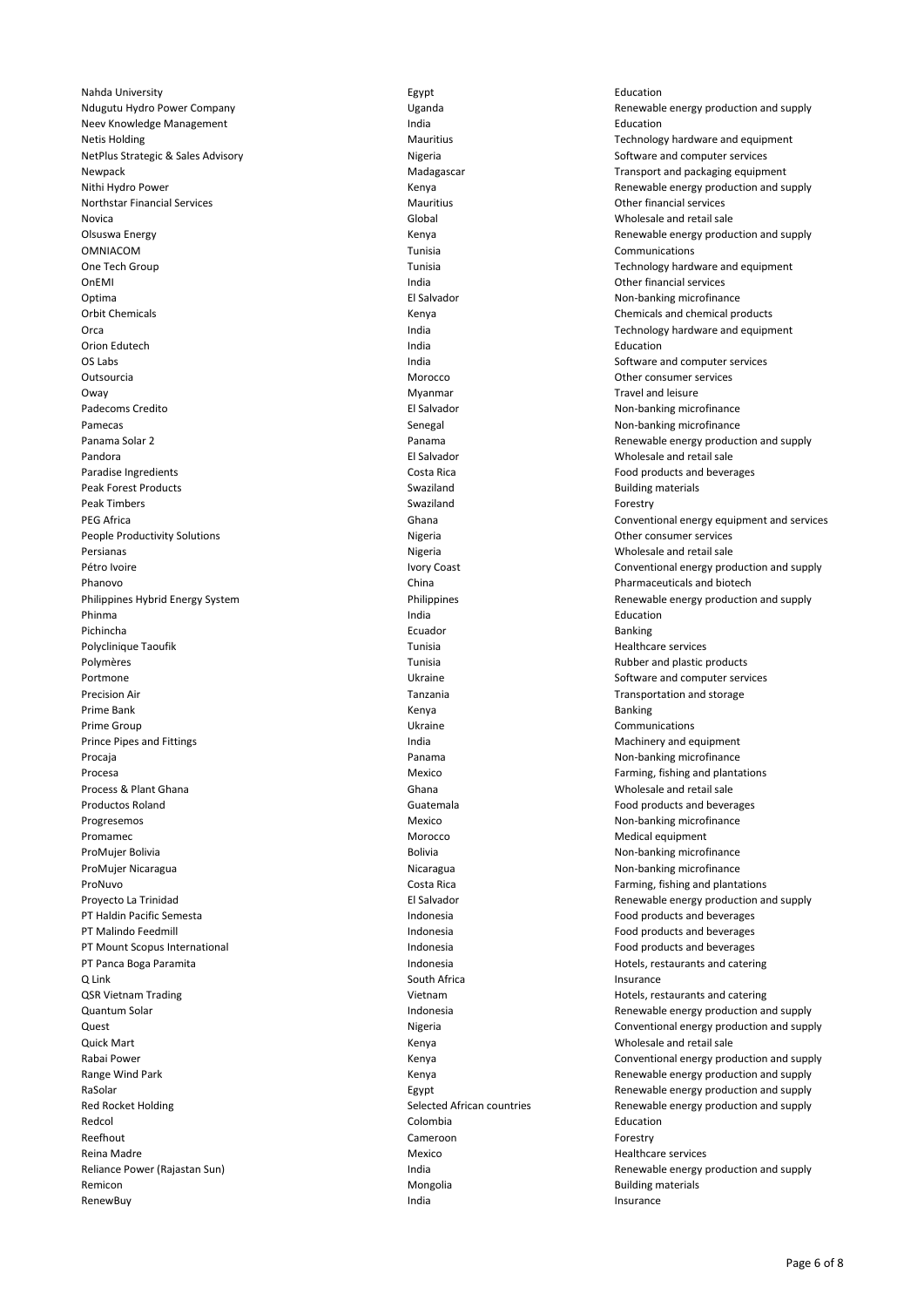Rent2Own **Myanmar** Myanmar Other financial services Rex Cargo Costa Rica Transportation and storage RiboQuark China Pharmaceuticals and biotech Ridgerwell Enterprise **Bulgaria** Bulgaria<sup>\*</sup> Bulgaria<sup>\*</sup> Transportation and storage Riggs Ventures West Africa Nigeria Transport and packaging equipment Risen Energy Battambang Cambodia Renewable energy production and supply Rosslyn Riviera **Kenya Kenya Kenya Kenya Kenya Kenya Kenya** Wholesale and retail sale Royal Images Catalogue Company **India** India **India India** Other consumer services Rukarara VI **Rukarara VI Rukarara VI** Rukarara VI Renewable energy production and supply RV4 Desarrollos Guatemala Real estate Rwenzori Hydro **Exercical Construction and Supply Construction** Uganda Construction and supply Renewable energy production and supply S3C S3C Same Same Communications in the United States of the United States of the States of Tables and plantations in the States of Tables and plantations in the United States of the United States of Tables and Plantations Sagana Nuts **Sagana Nuts Kenya** Kenya **Kenya Kenya Kenya Kenya Kenya Kenya Kenya** Farming, fishing and plantations Sai Sudhir Infrastructures **India** India Commercial and industrial construction Salvador Caetano Auto Africa Selected African countries Automobiles and parts SAVE Solutions **India** Banking **India** Banking **India** Banking **India** Banking **India** Banking **India** Banking **India** Seacom **Mauritius** Mauritius **Technology hardware and equipment** Constants and equipment Seclore Technology **India** India Software and computer services Seedworks **India India India India Farming, fishing and plantations India India India India India India India India India India India India India India India India India India** Selenkei Investments **Kenya Renewable energy production and supply** Renewable energy production and supply Selo Kencana Energi **Indonesia** Indonesia Renewable energy production and supply Sengen Biotech **China** China **China China** Pharmaceuticals and biotech **Pharmaceuticals and biotech** Separator Morocco Commercial and industrial construction Servest South Africa Other industrial services Servicom Servicom Communication and European Colombia Colombia Colombia Colombia Colombia Colombia Transportation and storage of  $\Gamma$ Shwe Property **Myanmar** Myanmar Real estate Si2 Microsystems **India** India Technology hardware and equipment SICAM Tunisia Food products and beverages Sidai Kenya Farming, fishing and plantations Silafrica Kenya Rubber and plastic products Sinapi Aba Ghana Ghana Ghana Non-banking microfinance (Ghana Ghana Non-banking microfinance Sitanduk Hydopower **Indonesia** Indonesia Renewable energy production and supply SLCM **India** India Transportation and storage india Transportation and storage in the SLCM Sofipa **Mexico** Non-banking microfinance **Non-banking microfinance** Non-banking microfinance Solar Environmental Technologies Corporation **China** China China Renewable energy equipment and services SOLGECA Spain Spain Spain Renewable energy production and supply Soniama **Morocco** Food products and beverages **Food products** and beverages Sperco Ukraine Nedical equipment Control of the Ukraine Medical equipment Medical equipment Star Health Insurance and India India India India Insurance Insurance Insurance Insurance Stracon Peru Other industrial services Stratafin South Africa Other financial services Suburban Fibre Company **Nigeria** Communications Communications Communications Communications SUMAC Microfinance Bank **Kenya Banking** Banking Banking Banking Banking Banking Banking Summum Colombia Other industrial services Sunripe Chana Food products and beverages Chana Food products and beverages Chana Food products and beverages Sunstone Development **Sunstane Development** China China China Metals and metal products SureChill **SureChill** Controller Controller Manual Mental Menya Personal and household goods and household goods Suryoday Small Finance **India** Banking Suryoday Small Finance **India** Banking Suryoday Small Finance Symbior PMR Thailand Renewable energy production and supply Synergie Global Service Solutions and equipment Costa Rica Costa Rica Machinery and equipment Syrma Technology **India** India Technology hardware and equipment Syvash Syvash **Example 2020** Ukraine Ukraine Renewable energy production and supply Takoradi International Ghana Renewable energy production and supply Tartan Sense Tartan Sense India India India Network and Executive India Technology hardware and equipment<br>Tasma Bioenergy Tartan Tartan India India India India India Network Sense Renewable energy equipment and serve Tasma Bioenergy Tasma Bioenergy Indonesia Renewable energy equipment and services TBCC **TEC Pakistan** Pakistan **Pakistan Renewable energy production and supply** TDI **Example 20 TE 12 TO Farming**, fishing and plantations and plantations of the Burkina Faso **Farming**, fishing and plantations Tegu Honduras Personal and household goods TEJRA **TEJRA** Building materials and the control of the control of the control of the control of the control of the control of the control of the control of the control of the control of the control of the control of the c TenGer Financial Group and the Control of the Mongolia Control of the Banking Banking Termomechero Morro Colombia Conventional energy production and supply Termoyopal Colombia Conventional energy production and supply Terra Solar **Manufath Construction Construction** Honduras **Renewable energy production and supply Renewable energy production and supply** Thien Minh Group Thien Minh Group Vietnam Hotels, restaurants and catering Thirumeni Finance **India Education** Communication Communication Communication Communication Communication Communication TMF TMF **TRANSPORTED ALGO TRANSPORTED ALGO TRANSPORTED ALGO TRANSPORTED TRANSPORTED AT ALGO TRANSPORTED AT A TRANSPORTED AT A TRANSPORTED AT A TRANSPORTED AT A TRANSPORTED AT A TRANSPORTED AT A TRANSPORTED AT A TRANSPORTED** Toppr Technologies **India** Education **India** India **India** Education **Education** Transfast Global Other financial services

Rensource **Nigeria** Conventional energy production and supply India **Exercise Sciences India** Chemicals and chemical products Transportation and storage